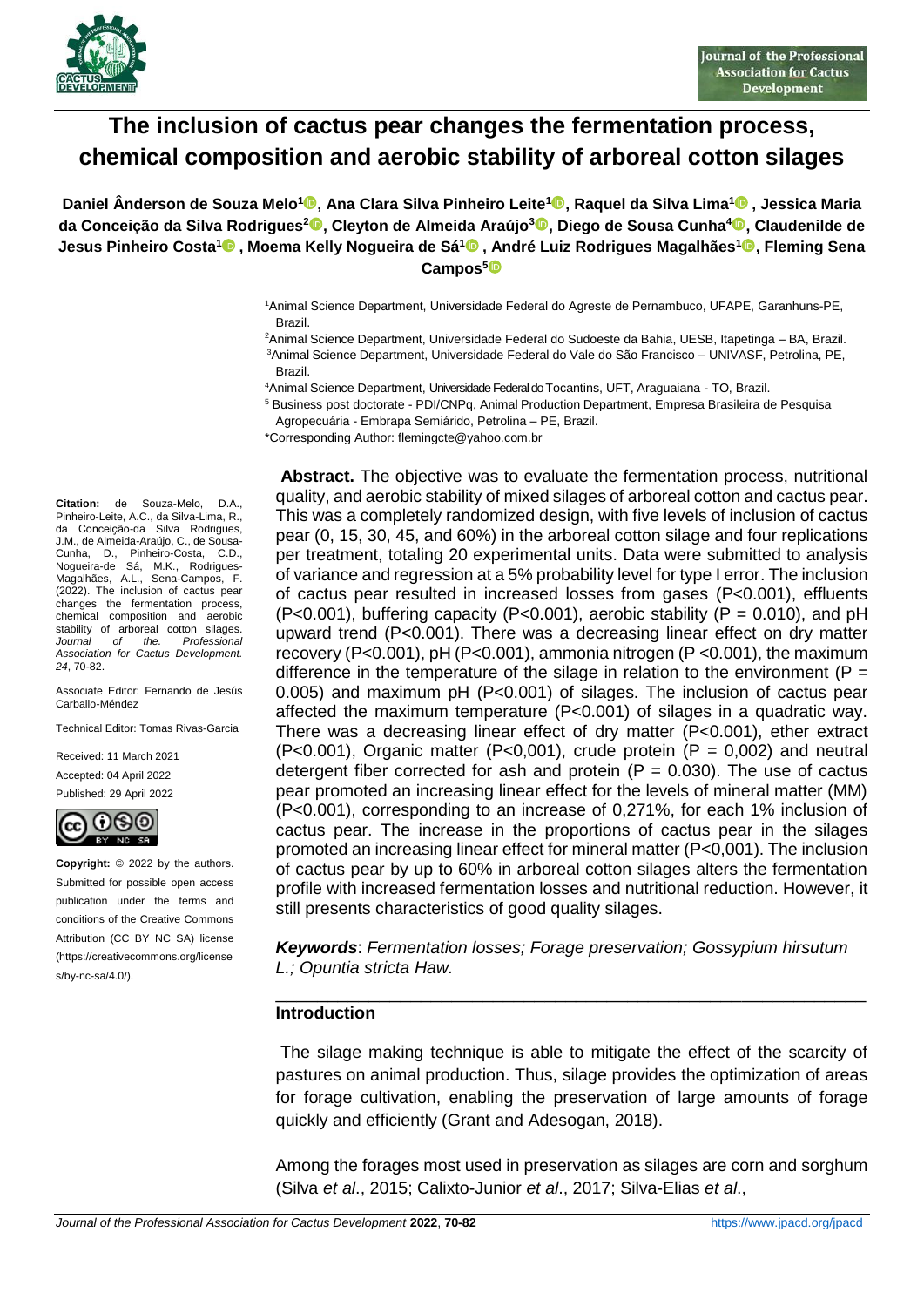2017). However, in arid and semi-arid regions, the cultivation of these forages is sometimes impracticable due to the negative water balance in the region.

In this way, crassulacean acid metabolism forage plants, like the cactus pear, represent a viable alternative in the production of biomass in this scenario. It is estimated a planting area that comprises between 500 and 600 thousand hectares of cactus pear cultivation (Dubeux-Junior *et al*., 2013; Dubeux-Junior, 2016). In this sense, several studies have demonstrated the importance and viability of preserving cactus pear as silage, whether combined with other crops or in the form of a total diet (Nobre *et al.,* 2018; Borges *et al*., 2019; Pereira *et al*., 2019; Brito *et al*., 2020; Matias *et al*., 2020; Silva-Santos *et al*., 2020).

However, some factors such as the high moisture (85.0 to 90.8%) of cactus pear (Monteiro *et al*., 2014; Monteiro *et al*., 2019; Santos *et al*., 2020; Moura *et al*., 2020) is considered a limiting factor in the fermentation process, even with the presence of mucilage. In this context, the search for alternatives that favor the preservation and optimization of the nutritional input of the food to be preserved is necessary. Thus, arboreal cotton emerges as a food strategy right after the plume harvest, in which it is destined for animal feed (Beltrão *et al*., 2010) with an average production of 6,456 and 3,227 kg DM ha<sup>-1</sup> (Wanjura *et al.*, 2014). The use of arboreal cotton makes it possible to include the fiber and protein fraction in the mass to be ensiled, in addition to contributing to decreasing water activity inside the silo.

Thus, this study hypothesized that the inclusion of up to 60% cactus pear in arboreal cotton silages enables the nutritional increase of the silage and improves the fermentation profile. In this context, the objective was to evaluate the effect of the inclusion of cactus pear on the fermentation process, nutritional quality, and aerobic stability of arboreal cotton silage.

## **Material and Methods**

## *Experimental site*

The experiment was carried out at the Animal Nutrition Laboratory (LANA) and at the experimental farm of the Universidade Federal do Agreste de Pernambuco (UFAPE) in the municipality of Garanhuns, state of Pernambuco - Brazil located in the mesoregion of Agreste Meridional de Pernambuco, at 8º 53' 25'' South Latitude and 36º 29' 34'' West Longitude.

## *Experimental design*

This was a completely randomized design, consisting of five levels of inclusion of cactus pear (0, 15, 30, 45, and 60%) in the arboreal cotton silage and four replications per treatment, totaling 20 experimental units.

For silage making, arboreal cotton [*Gossypium hirsutum* L.var. marie-galante (Hutch)], processed in a stationary forage harvester, and the cactus pear clone Orelha de Elefante Mexicana, IPA-200016 (OEM), *Opuntia stricta* Haw, which was processed in machine chopper (PP-35, Pinheiro máquinas, Itapira, Sao Paulo, Brazil) to an average particle size of approximately 2.0 cm (Figure 1A e 1B). The processed material was used for chemical analysis according to Table 1.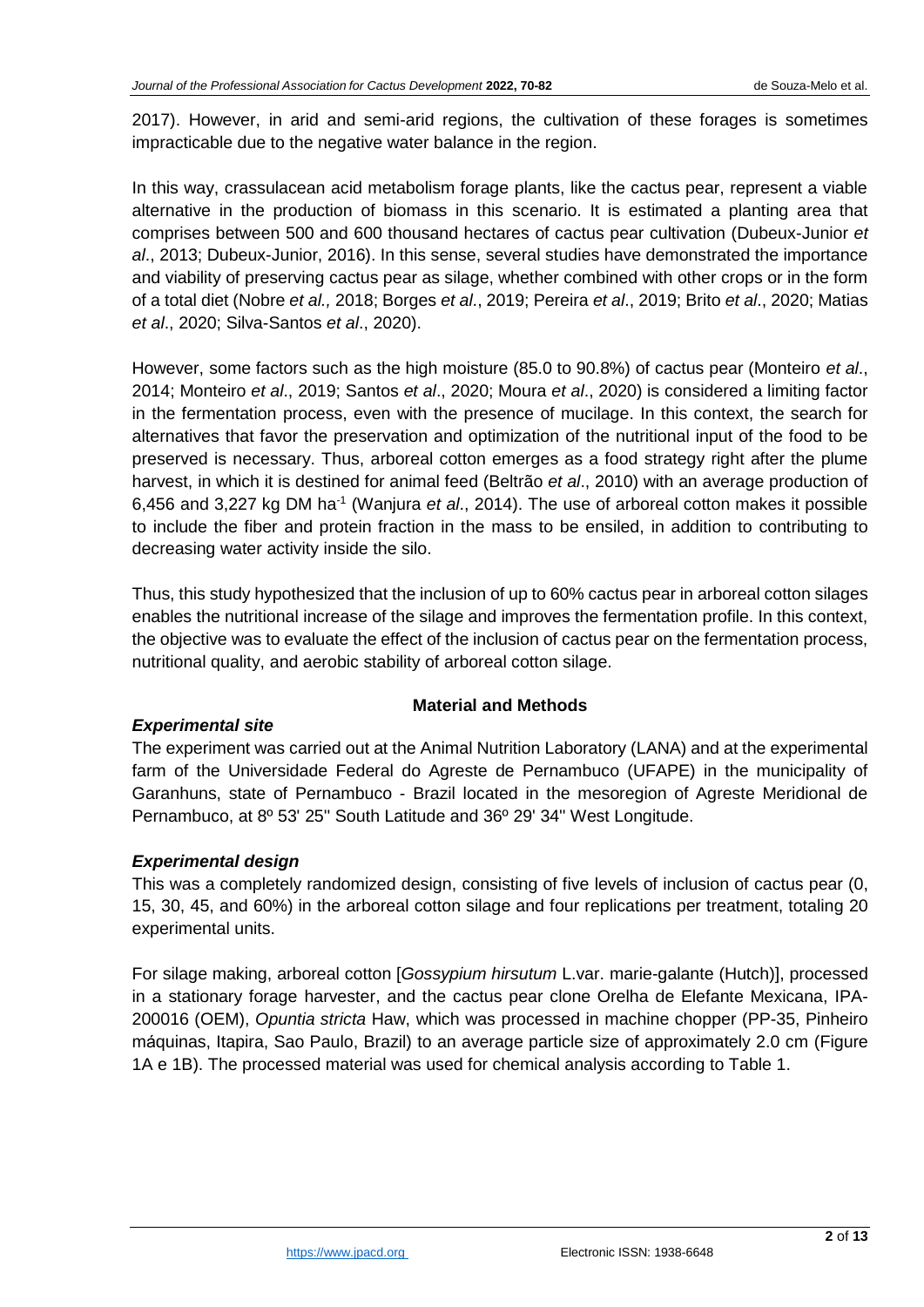

**Figure 1**. Arboreal cotton **(A)**; cactus pear **(B)**; experimental silo **(C)**

Arboreal cotton (leaves and stems) was harvested 24 months after planting, in its second cut, being considered a diameter of 7 mm for cutting the stem of the plants. For cactus pear, the material was cut from the first order cladodes one year after planting. After harvesting, the material was crushed, homogenized manually, and deposited in experimental silos. During this process, a 500-g aliquot was taken from the original sample with non-ensiled material.

Experimental silos were made of polyvinyl chloride (PVC) tubes, measuring 10 cm in diameter and 50 cm in length (Figure 1C). To eliminate the gases formed inside, silos were equipped with a Bunsen valve attached at their top. To drain the effluents, 1 kg of sand protected by cotton fabric was placed at the bottom of each experimental silo, avoiding the contact of the material with the sand. Silos were opened after 90 days, and 10 cm silage at the ends of the silos was discarded.

|                                         | <b>Cactus pear</b> | <b>Arboreal cotton</b> |
|-----------------------------------------|--------------------|------------------------|
| Dry matter (%NM)                        | 7.48               | 30.82                  |
| Mineral matter (%DM)                    | 15.27              | 5.90                   |
| Organic matter (%DM)                    | 84.72              | 94.09                  |
| Ether extract (%DM)                     | 1.96               | 2.36                   |
| Crude protein (%DM)                     | 7.43               | 16.72                  |
| Neutral detergent insoluble fiber (%DM) | 28.07              | 44.31                  |
| Acid detergent insoluble fiber (%DM)    | 17.77              | 36.14                  |
| Total carbohydrates (%DM)               | 79.52              | 75.01                  |
| Non-fiber carbohydrates (%DM)           | 54.55              | 30.71                  |

**Table 1.** Chemical-bromatological composition of cactus pear and tree arboreal cotton silage.

**NM** – Natural Matter; **DM** – Dry Matter

Upon silo opening, silage density was evaluated as described by Jobim *et al*. (2007). Losses by effluents, gases and the recovery of dry matter were determined according to equations described by Zanine *et al*. (2010): GL = (WSSc– WOs)/(FM x FDM) x 10000, where: GL = gas losses (% DM), WSSc = Weight of the sealed silo at the closing (kg), WOs = Weight of the opened silo (kg), FM = Forage mass (kg) and FDM = Forage DM concentration (%). The equation obtained for effluent losses was:  $EL = [(WEBo - WEB) - (WEBc - Tb)]/FWs \times 1000$ , where:  $EL = eff$ luent losses (kg/t) FM); WEBc= Weight of empty bucket + weight of sand at the closing (kg); WEBo= Weight of empty bucket + weight of sand at the opening (kg); WEb= Weight of empty bucket (kg); FWs = Forage weight at the sealing (kg). Dry matter recovery (DMR): DMR = (FMSo x DMf)/(FMS x DMs)  $\times$  100,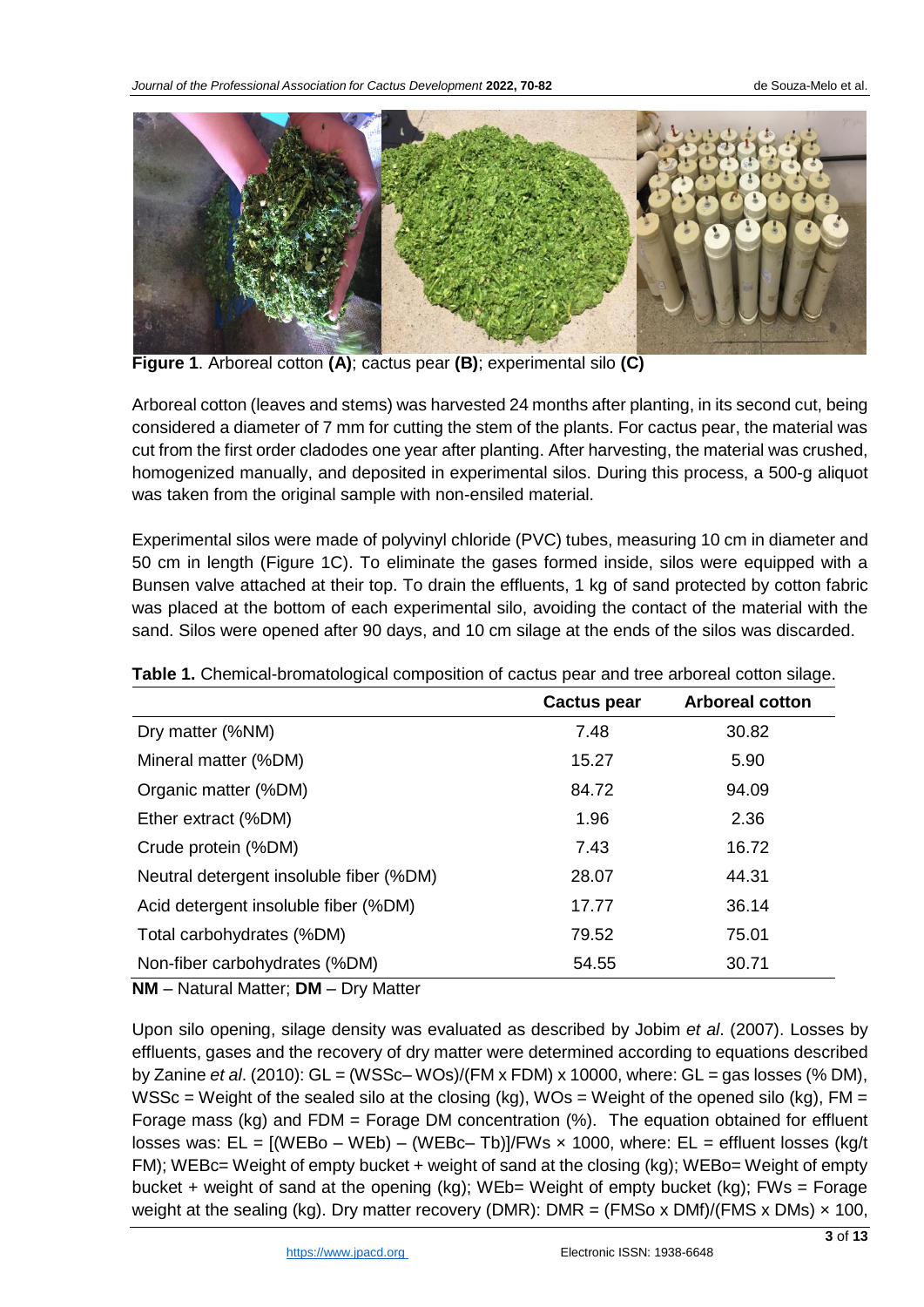where: DMR= Dry matter recovery rate  $(\%)$ ; FMSo = Forage mass at silo opening (kg); DMf = Forage dry matter concentration at silo opening (%); FMS = Forage mass at silo sealing (kg); DMs  $=$  Forage dry matter concentration at silo sealing (%).

The silage mass temperature was measured according to the methodology described by Santos (2014), pH according to Silva and Queiroz (2002), and Ammonia Nitrogen (NH $_3$ -N) according to Bolsen *et al*. (1992). The buffering capacity (BC) was determined by the methodology established by Mizubuti *et al*. (2009).

The ensiled mass density was obtained using the equation: Dens =  $m/V$ , where: Dens = density;  $m =$  ensiled material weight expressed in kg;  $V =$  ensiled material volume expressed in kg/m<sup>3</sup>. The volume of the silos was determined by means of the area and height of the PVC tubes, obtaining values expressed in cubic centimeters ( $cm<sup>3</sup>$ ) and grams (g) that were converted into the cubic meters and kilograms, respectively, in order to express the density in kg  $m<sup>-3</sup>$ .

#### *Bromatological composition*

Samples from natural and silage material after silo opening were pre-dried in a forced-air ventilation oven at 55 °C for 72 h. To determine the content of dry matter (DM, method 967.03), mineral matter (MM, method 942.05), crude protein (CP, method 981.10), and ether extract (EE, method 920.29), the methodology recommended by AOAC (2016) were used. The content of neutral detergent insoluble fiber (NDF) and acid detergent insoluble fiber (ADF) were determined according to Van Soest *et al*. (1991) with modifications proposed by Senger *et al*. (2008) using an autoclave with the temperature of 110 °C for 40 min. Total carbohydrates (TC) were obtained by the equation of Sniffen *et al*. (1992), non-fiber carbohydrates (NFC) according to Hall (2001): NFC = 100 - (% CP +% EE +% MM + NDF) and hemicellulose using the equation of AOAC (1995): HEM = NDF - ADF.

Aerobic stability (AE) was assessed using the methodology adapted from Kung Júnior (2000), which used plastic bottles with a capacity of 4 L representing each experimental unit; the bottles contained approximately 2 kg forage, kept in a closed room, under controlled temperature at  $24 \pm$ 1 °C. Aerobic stability followed one-hour intervals over a 96-hour period (Santos, 2014). Values of pH were determined according to Silva and Queiroz (2002), at intervals of 6 hours until 96 hours of exposure to air (Araújo *et al.,* 2020a).

The variables temperature and maximum pH determined at silo opening; time to reach maximum temperature and pH; the maximum difference between the temperature of the silage and the environment; time for the temperature and pH of the silage to show an upward trend and the time for the silage to raise the temperature by 2 °C were analyzed according to the methodology of Jobim *et al*. (2007).

## *Statistical Analysis*

Data were analyzed using the PROC Generalized Linear Models from the Software Statistical Analysis System (SAS, 2015) subjected to analysis of variance and regression at the level of 5% probability. The significance of parameters estimated by the models and the values of the coefficients of determination were used as criteria for selecting the regression models. The following statistical model was used: Y =  $\mu$  + Tj + eij, where:  $\mu$  = overall mean; Tj = effect of inclusion of cactus pear; eij = residual error.

#### **Results and Discussion**

The inclusion of cactus pear provided an increasing linear effect (P<0.001) for gas losses (GL), resulting in an increase of 59.52% in relation to the treatment of arboreal cotton alone. Effluent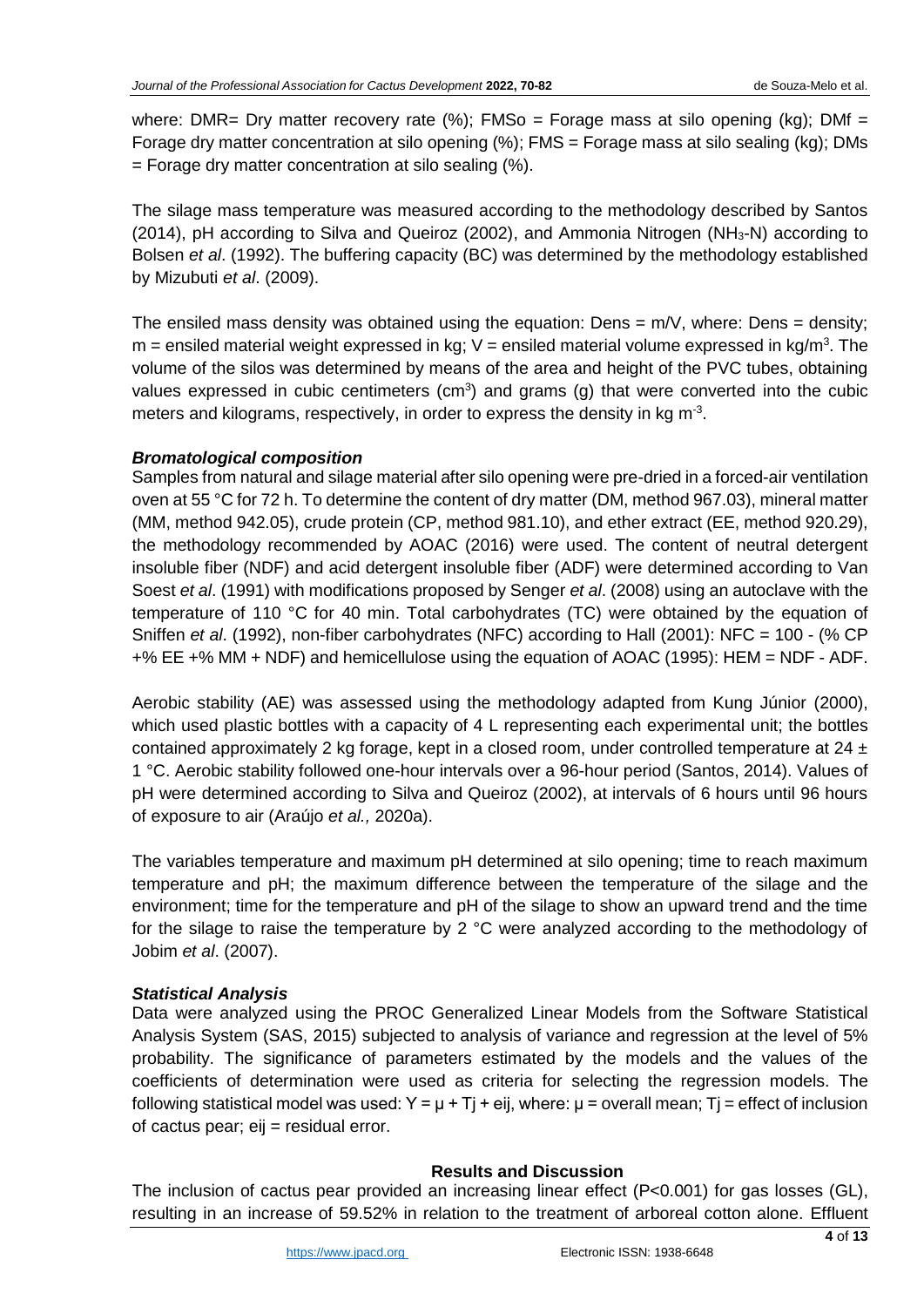losses (EL) showed an increasing linear effect (P <0.001), which represents an increase in EL of 0.92 Kg  $t^1$  MF, for each 1% cactus pear added to the silage. The dry matter recovery (DMR) presented a decreasing linear effect (P<0.001), promoting a reduction of 21.85% for the treatment of 60% inclusion of cactus pear in relation to silage of cotton alone. The density (DENS) of the silage had no effect (P > 0.05) with the inclusion of cactus pear (Table 2).

Gas losses reflect the fermentation process, since all fermentation processes, with the exception of homolactic bacteria fermentation, generate gas losses (Pahlow *et al*., 2003). The increase in GL may be associated with the biochemical profile of mucilage present in cactus pear. This gel contains a substance rich in xylose, arabinose, glucose, galactose, and uronic acid (Felkai-Haddache *et al*., 2016; Kalegowda *et al*., 2017), substances that are easily fermented generating gas.

| <b>Variables</b> |        | Inclusion levels of cactus pear (%) | <b>SEM</b> | P-value |        |       |         |       |
|------------------|--------|-------------------------------------|------------|---------|--------|-------|---------|-------|
|                  |        | 15                                  | 30         | 45      | 60     |       |         |       |
| GL <sup>1</sup>  | 8.82   | 8.83                                | 10.20      | 12.63   | 14.07  | 0.53  | < 0.001 | 0.067 |
| FI <sub>2</sub>  | 7.29   | 12.04                               | 46.21      | 54.62   | 55.44  | 6.78  | < 0.001 | 0.205 |
| DMR <sup>3</sup> | 96.06  | 95.02                               | 82.23      | 78.32   | 75.04  | 2.78  | < 0.001 | 0.679 |
| Dens             | 609.37 | 653.30                              | 637.12     | 659.15  | 639.16 | 15.67 | 0.206   | 0.147 |

**Table 2.** Fermentation losses of silage of arboreal cotton with inclusion levels of cactus pear.

**SEM**= Standard Error of the Mean; **L**= Linear; **Q** = Quadratic; Significance at 5% de probability; **GL** = gas losses (%DM); **EL** = efluent losses (Kg/t MF); **DMR** = dry matter recovery (%MS); Dens: Density (Kg m<sup>-3</sup>). Equations: <sup>1</sup> $\hat{y}$ = 8.052500 + 0.095383x, R<sup>2</sup>= 0.92; <sup>2</sup> $\hat{y}$ = 7.345000 + 0.925933x, R<sup>2</sup>= 0.86;  $\sqrt[3]{7}$  = 97.086000 – 0.391633x, R<sup>2</sup> = 0.92.

Cactus pear mucilage in several studies has been associated with water retention capacity, thus decreasing EL (Gusha *et al*., 2013; Brito *et al*., 2020; Silva-Santos *et al*., 2020); however, this effect was not observed in this study. The EL may have increased due to silage density in the present study, with densities greater than 600 kg  $m<sup>3</sup>$ , given that the compaction process also results in losses (Amaral *et al*., 2007). The increase in gas losses is related to undesirable fermentation, through the production of gases by secondary microorganisms associated with the high-water activity in the ensiled material (Araújo *et al*., 2020b). GL and EL reduced the recovery of dry matter, due to the fermentation process generating losses of organic matter through the process of percolation and degradation of nutritional components.

The silage Buffering capacity (BC) was altered with the inclusion of cactus pear, showing an increasing linear effect (P<0.001), in maximum values of 80.64 E.mg NaOH/100 g DM, promoting a 36.58% increase in BC for 60% treatment when compared to 0% treatment (Figure 2A). The pH behavior, on the other hand, was opposite to that of BC, with a reduction (P<0.001) of 0.006 for each 1% inclusion of cactus pear (Figure 2B). There was a quadratic effect (P<0.001) for Ammonia nitrogen (NH3-N) in silages, with a minimum production of 18.40% in the inclusion of 60% cactus pear (Figure 2C). The inclusion of cactus pear did not change the silage temperature at the silo opening (P>0.05).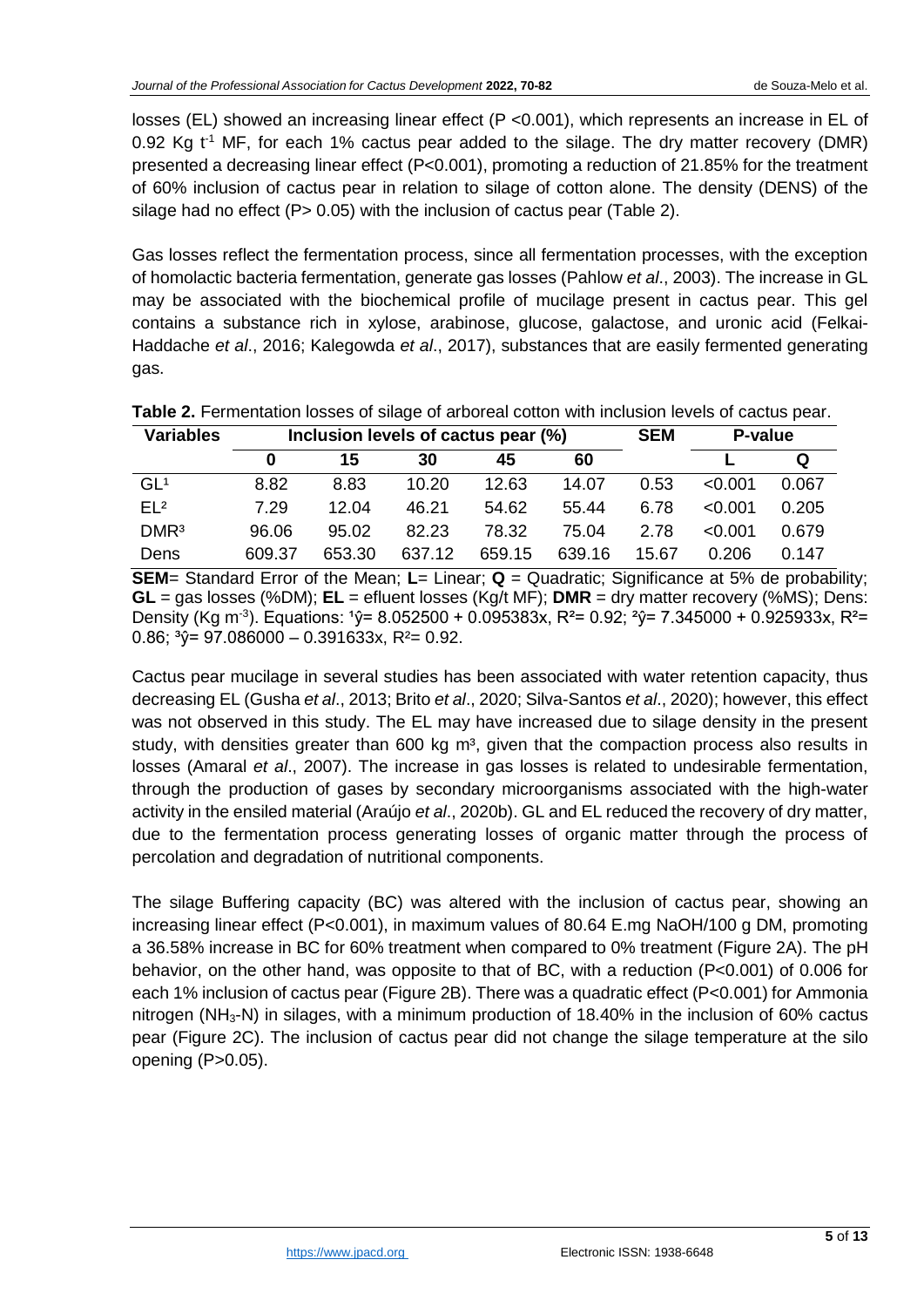

**Figure 2.** Buffering capacity **(A)**, hydrogen potential **(B),** and Ammonia nitrogen **(C)** in silage of arboreal cotton with inclusion levels of cactus pear.  $R^2$  (determination coefficient).

The increasing effect of buffering capacity on silages may be related to the carbon dioxide activity in the cactus pear, due to its crassulacean acid metabolism (CAM) (Corrales-García *et al*., 2004). This effect results in mucilage with a pH of 5.54 and high content of total sugars (Manhivi *et al*., 2018). Thus, characterizes cactus pear silages with a pH of 5.3 to 7.6 and a lactic acid concentration of 5.4 to 13.69% (Mciteka, 2008). In addition to the cactus pear making it possible to increase cations, such as K<sup>+</sup>, Ca<sup>2+</sup> and Mg<sup>2+</sup>, in this way these cations, when combined with organic acids, have a direct action on neutralizing the pH, increasing the buffering capacity of the silage (Pirhofer-Walzl *et al*., 2011).

Ammonia nitrogen was reduced with the inclusion of cactus pear, this effect may be related to a decline in the activity of the protein matrix inside the silo, associated with a drop in pH (Zhang *et al.,* 2020), causing a decrease in the proteolysis and deamination of nitrogen compounds by means of plant enzymes and/or bacteria of the genus *Clostridium* (Pahlow *et al*., 2003; Ali *et al*., 2020).

The use of cactus pear promoted a decreasing linear effect (P<0.001) for the maximum pH recorded during exposure to oxygen, with a reduced rate of 19.16 and 17.91% for inclusion levels of 30 and 60% cactus pear, respectively. The upward trend in pH values during exposure to oxygen showed a quadratic behavior ( $P = 0.011$ ), giving an increase of 18 hours for silages with 30% cactus pear when compared to the level of 0%. The use of cactus pear decreased ( $P = 0.008$ ) the heating of the silage during exposure to the aerobic environment, with a reduction of 0.019 °C for each 1% cactus pear inclusion. The aerobic stability (AE) showed a quadratic behavior (P =  $0.024$ ); as the cactus pear was added, the silage showed greater aerobic stability, with an increase of 3 hours. The use of cactus pear did not change (P>0.05) time to reach the maximum pH, time to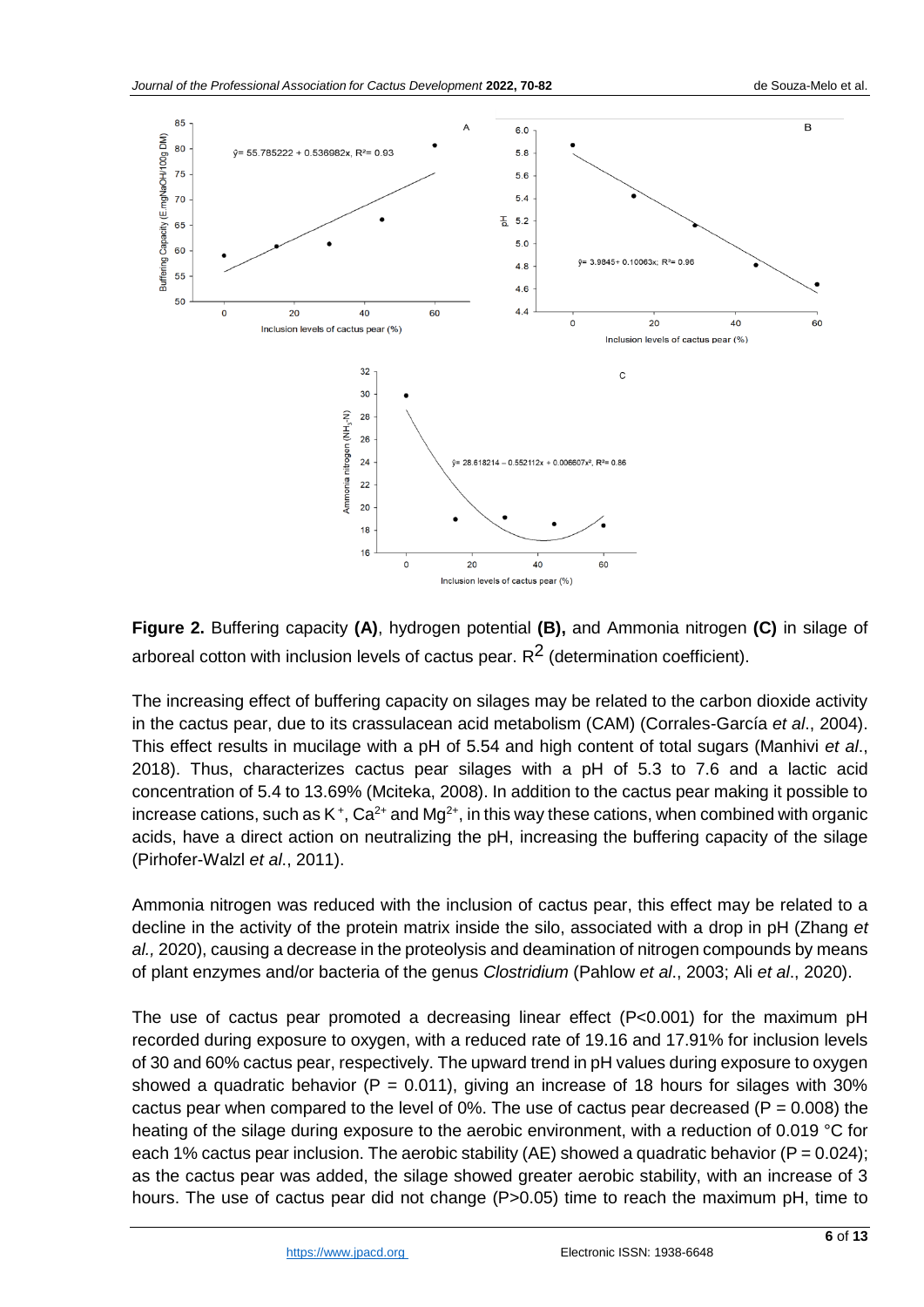reach the maximum temperature of the silage, and tendency to increase the silage temperature (Table 4).

| <b>Variables</b>        | Inclusion levels of cactus pear (%) |       |       |       |       | <b>SEM</b> | P-valor |         |
|-------------------------|-------------------------------------|-------|-------|-------|-------|------------|---------|---------|
|                         | 0                                   | 15    | 30    | 45    | 60    |            |         | Q       |
| MT <sup>1</sup>         | 29.00                               | 26.00 | 26.00 | 27.00 | 27.00 | 0.12       | < 0.001 | < 0.001 |
| <b>TRMST</b>            | 80.75                               | 72.50 | 76.00 | 71.75 | 73.75 | 3.26       | 0.173   | 0.313   |
| MDT <sup>2</sup>        | 2.85                                | 2.32  | 1.32  | 1.95  | 1.97  | 0.17       | 0.012   | 0.008   |
| <b>TITS</b>             | 80.75                               | 72.50 | 76.00 | 71.75 | 73.75 | 3.26       | 0.173   | 0.313   |
| AE <sup>3</sup>         | 92.25                               | 93.00 | 96.00 | 94.50 | 95.25 | 0.84       | 0.018   | 0.024   |
| pH maximum <sup>4</sup> | 7.20                                | 7.39  | 5.82  | 6.28  | 5.91  | 0.25       | < 0.001 | 0.362   |
| T maximum pH            | 85.50                               | 96.00 | 82.50 | 91.50 | 90.00 | 3.81       | 0.710   | 0.910   |
| UP $pH5$                | 63.00                               | 67.50 | 81.00 | 85.50 | 78.00 | 3.04       | < 0.001 | 0.011   |

**Table 4.** Aerobic stability of silage of arboreal cotton with inclusion levels of cactus pear.

**SEM**= Standard Error of the Mean; **L**= Linear; **Q** = Quadratic; Significance at 5% de probability; **MT** = maximum temperature (°C); **TRMST** = Time to reach maximum silage temperature (h); **MDT** = Maximum difference in the temperature of the silage in relation to the environment (°C); **TITS** = Tendency to increase the temperature of the silage (h); **AE** = aerobic stability (h); **T maximum pH** = Time to reach maximum pH (h); **UP pH** = pH upward trend (h). Equations:  $\sqrt[1]{2}$  = 28.557142 –  $0.134286x + 0.001905x^2$ , R<sup>2</sup>= 0.66; <sup>2</sup>ŷ= 4.086  $-$  1.383x + 0.195x<sup>2</sup>, R<sup>2</sup>= 0.78; <sup>3</sup>ŷ=91.204 + 1.0671  $-$ 0.0529x 2 , R²= 0.98; <sup>4</sup>ŷ= 7.262500 – 0.024617x, R²= 0.63; <sup>5</sup>ŷ=60.685714 + 0.948571x –  $0.0100476x^2$ , R<sup>2</sup>= 0.86.

When exposing the silage to an aerobic environment, the development of harmful microorganisms involved in the spoilage of silage begins. In this way, residual carbohydrates and the fermentation product (lactic acid) are used as a substrate when the mass is exposed to oxygen (Pahlow *et al*., 2003). The increase in silage temperature is associated with the silage DM content, in which the heating capacity of silages with DM of 30 - 50% is higher when compared to contents of 15 - 30% due to the higher water activity in the material (Crawshaw and Woolford, 1979; McDonald *et al*., 1991). According to Wilkinson and Davies (2012), during the stability evaluation period, it is also possible to observe two temperature peaks, in which the first is associated with the activity of acetic acid aerobic bacteria and yeasts, and the second increase results from the development fungi. This effect was not observed in this study, considering that there was no change in the TITS of the silages.

The heating process of the silage is a reflection of the exothermic changes of the silage due to the diffusion of oxygen in the mass (Araújo *et al*., 2020a) promoting the loss of silage stability, thus the low stability is indicative of relatively high yeast counts (Wilkinson and Davies, 2012).

The main problem associated with legume silage is the high protein content and the low content of soluble carbohydrates. On the other hand, cactus pear silage, due to its high amount of sugars and low dry matter content, can result in excessive fermentation, which can result in nutrient losses and reduced aerobic stability due to excess sugars, and proliferation of yeast, resulting in alcoholic fermentation and, later, reduction of the aerobic stability of the silages. One of the ways to circumvent this problem would be to use mixed legume silage associated with cactus pear, allowing the buffering of the ensiled mass, reducing alcoholic fermentation by inhibiting yeasts (Brito et al., 2020). Silages of arboreal cotton and cactus pear showed AE results similar to those of corn silage with values between 91.68 and 112.08 hours (Severo *et al*., 2020). This improvement in stability may be associated with the presence of acetic acid and other substances with antimicrobial action (Silva *et al*., 2018).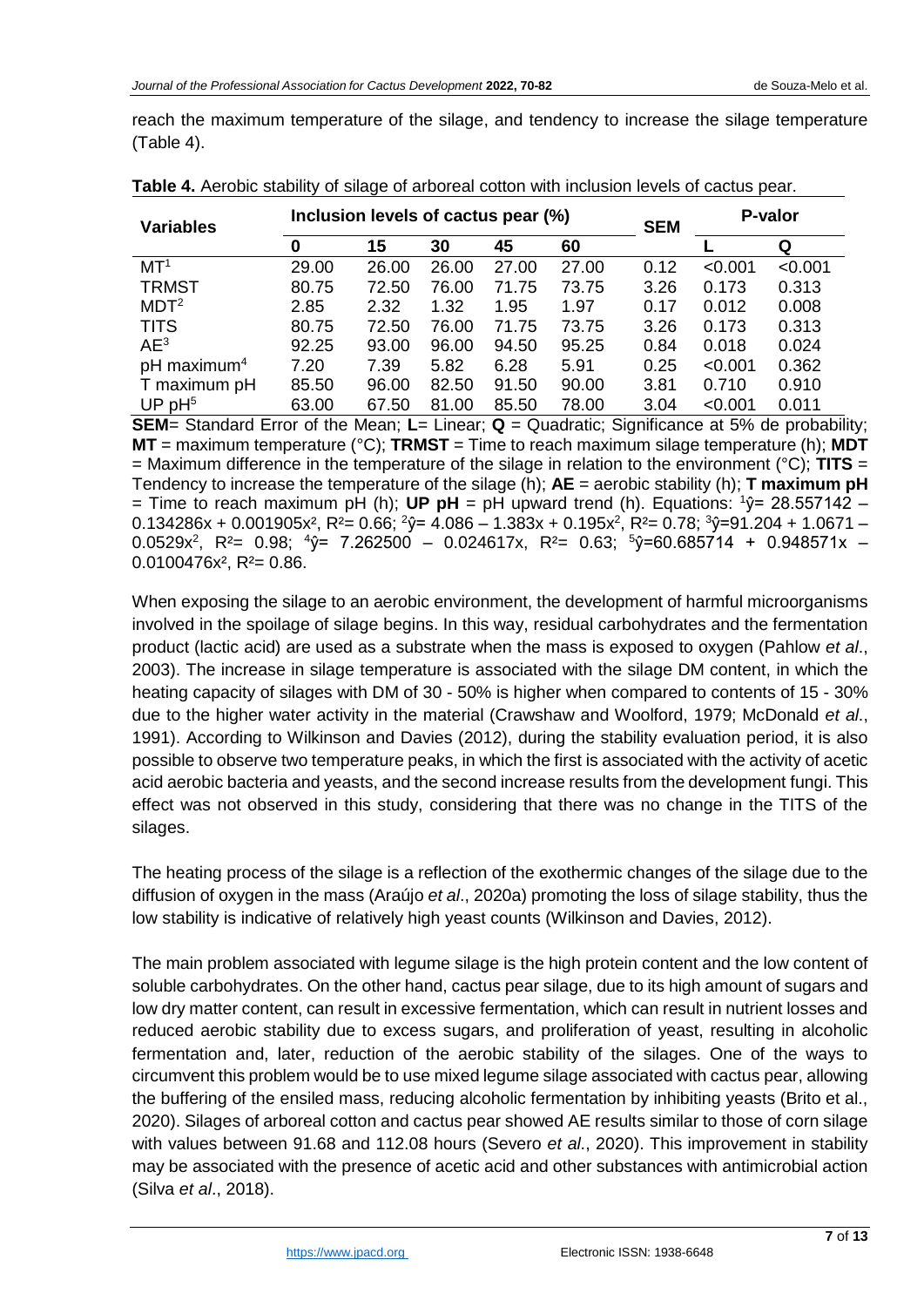The inclusion of cactus pear made it possible to decrease the pH during the exposure to oxygen when compared to the silage of arboreal cotton alone. This effect is associated with low activity of yeasts that metabolize lactic acid and promote an increase in pH, an effect that characterizes the increase in pH with spoilage of the silage (Zhang, Yu, and Na, 2017), reducing the time for the silage to show the maximum pH in aerobic medium.

The content of dry matter (DM), ether extract (EE), Organic matter (OM), and crude protein (CP) of the silages showed a decreasing effect (P<0.05) corresponding to a reduction of 1.84, 0.180, 0.271 and 0.327%, respectively, for each 1% inclusion of cactus pear. The use of cactus pear promoted an increasing linear effect for the levels of mineral matter (MM) (P<0.001), corresponding to an increase of 0.271%, for each 1% inclusion of cactus pear. Neutral detergent fiber corrected for ash and protein (NDFcp) (P = 0.030) and total carbohydrates (TC) (P = 0.003) showed an increasing linear effect with maximum values recorded for inclusion levels of 45 and 60% cactus pear, respectively. The use of cactus pear did not change (P> 0.05) the content of neutral detergent fiber (NDF), acid detergent fiber (ADF), non-fiber carbohydrates (NFC), hemicellulose (HEM), and total digestible nutrients (TDN) (Table 5).

**Table 5.** Chemical-bromatological composition of arboreal cotton silage with levels of addition of cactus pear.

| <b>Variables</b>   | Inclusion levels of cactus pear (%) |        |        |        |        |            | P-valor |       |
|--------------------|-------------------------------------|--------|--------|--------|--------|------------|---------|-------|
|                    | 0                                   | 15     | 30     | 45     | 60     | <b>EPM</b> |         | Q     |
| DM <sup>1</sup>    | 31.478                              | 28.117 | 27.346 | 23.851 | 19.783 | 7.17       | < 0.001 | 0.144 |
| MM <sup>2</sup>    | 5.925                               | 6.076  | 6.120  | 6.306  | 7.169  | 1.84       | < 0.001 | 0.002 |
| OM <sup>3</sup>    | 94.075                              | 93.924 | 93.410 | 93.693 | 92.830 | 1.84       | < 0.001 | 0.002 |
| EE <sup>4</sup>    | 2.038                               | 1.549  | 1.521  | 1.44   | 0.738  | 1.86       | < 0.001 | 0.504 |
| CP <sup>5</sup>    | 13.036                              | 13.020 | 12.816 | 12.509 | 11.652 | 4.17       | 0.002   | 0.039 |
| <b>NDF</b>         | 44.859                              | 45.658 | 45.520 | 48.781 | 45.157 | 7.86       | 0.156   | 0.084 |
| NDFcp <sup>6</sup> | 37.124                              | 37.709 | 37.916 | 37.910 | 37.925 | 6.76       | 0.030   | 0.082 |
| <b>ADF</b>         | 41.886                              | 33.863 | 36.009 | 35.697 | 34.656 | 19.36      | 0.057   | 0.133 |
| TC <sup>7</sup>    | 78.080                              | 78.130 | 78.160 | 79.743 | 80.144 | 4.45       | 0.003   | 0.401 |
| <b>NFC</b>         | 34.140                              | 31.941 | 34.555 | 30.962 | 35.282 | 8.86       | 0.648   | 0.057 |
| <b>HEM</b>         | 4.241                               | 11.795 | 9.511  | 13.083 | 10.500 | 21.63      | 0.062   | 0.095 |
| <b>TDN</b>         | 74.695                              | 74.152 | 74.245 | 72.029 | 74.493 | 5.34       | 0.156   | 0.084 |

**SEM**= Standard Error of the Mean; L= Linear; **Q** = Quadratic; Significance at 5% de probability; **DM**= dry matter (% NM); **MM**= Mineral matter (% DM); **OM**= Organic matter (% DM); **EE**= Ether extract (% DM); **CP**= Crude protein (% DM); **NDF**= Neutral detergent fiber (% DM); **NDFcp**= Neutral detergent fiber corrected for ash and protein (% DM); **ADF**= Acid detergent fiber (% DM); **TC**= Total carbohydrates (% DM); **NFC**= Non-fiber carbohydrates (% DM); **HEM**= Hemicellulose (% DM); **TDN**= Total digestible nutrients (% DM). Equations:  $\hat{v}$ = 31.6469000 – 1.843800x, R<sup>2</sup>= 0.96;  $\hat{v}$ =  $5.5038 + 0.2718x$ , R<sup>2</sup>= 0.75;  $\sqrt[3]{}$  = 94.401 – 0.2721x, R<sup>2</sup>=0.76;  $\sqrt[4]{}$  = 1.9992000 – 0.180550x, R<sup>2</sup>= 0.84;  $5\hat{y}$ = 13.59 – 0,3279x, R<sup>2</sup>= 0.81;  $6\hat{y}$ = 37.1692 + 0.18112x, R<sup>2</sup>= 0.91;  $\hat{y}$ = 77.1294 + 0.57381x, R<sup>2</sup>= 0.81.

The content of DM and EE were reduced with the inclusion of cactus pear. This effect probably occurred because cactus pear had less content of these nutritional components, causing the decrease. The content of MM, OM, and CP showed a quadratic effect with the inclusion of cactus pear, while the NDFcp and TC showed an increasing linear effect due to the greater supply of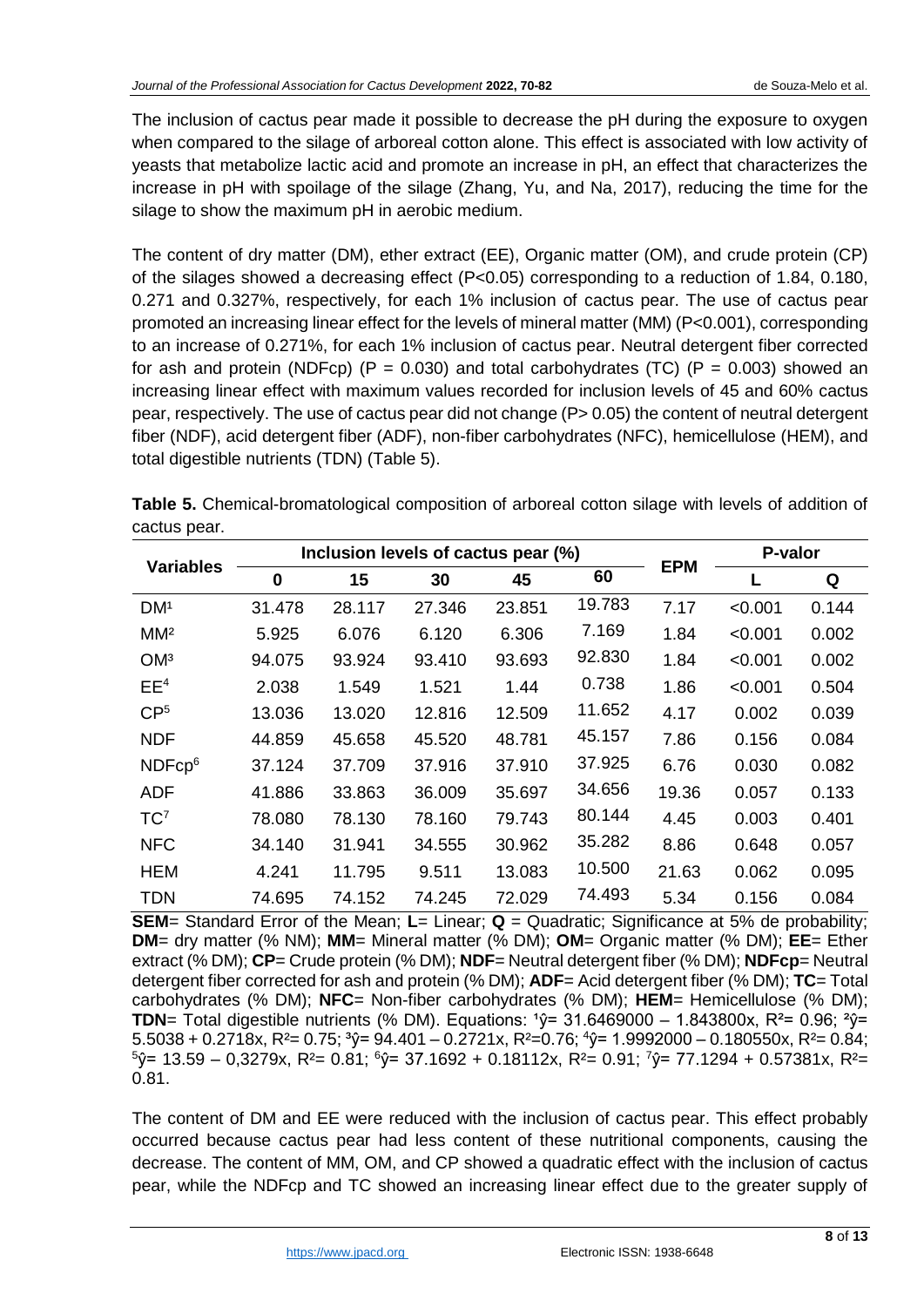minerals and carbohydrates from the inclusion of cactus pear, given that mixed silages have their nutritional profile altered according to the nutritional value of each forage (Brito *et al*., 2020).

## **Conclusion**

The inclusion of cactus pear by up to 60% in arboreal cotton silages alters the fermentation profile with increased fermentation losses and nutritional reduction. Based on fermentation characteristics, chemical composition, and silage losses, all silages tested were suitable. However, considering the aerobic stability, it is recommended the addition of the forage cactus associated with tree cotton in the form of silage for animal feed with important quality and high nutritional value.

## **Acknowledgments**

Universidade Federal do Agreste de Pernambuco (UFAPE), Garanhuns-PE, Brazil and National Council for Scientific and Technological development (CNPq), for the granting of the Corporate Post-doctorate scholarship (PDI; Process 316646/2020-2).

## **Ethics statement**

Not applicable

## **Availability of supporting data**

The datasets analyzed during the current study are available from the corresponding author on reasonable request.

## **Competing interests**

The authors declare that they have no competing interests.

## **Funding**

Not applicable.

#### **Author contributions**

**Conceptualization**: F.S.C., A.L.R.M. and C.A.A.; **methodology**: F.S.C., C.A.A., C.J.P.C., D.A.S.M.; **resources:** J.M.C.S.R., D.S.C., M.K.N.S.; **data curation:** D.A.S.M., A.C.P.L., R.S.L.; **writing-original draft preparation**: C.A.A., F.S.C; **writing-review and editing:** A.L.R.M.; **visualization:** F.S.C., C.A.A.

#### **References**

- Ali, N., Wang, S., Zhao, J., Dong, Z., Li, J., Nazar, M., Shao, T. 2020. Microbial diversity and fermentation profile of red clover silage inoculated with reconstituted indigenous and exogenous epiphytic microbiota. Bioresource Technology, p. 123606.
- Amaral, R. C. D.; Bernardes, T. F.; Siqueira, G. R.; Reis, R. A. 2007. Características fermentativas e químicas de silagens de capim-marandu produzidas com quatro pressões de compactação. *Revista Brasileira de Zootecnia* 36(3): 532-539.
- AOAC. 1995. Association of Official Analytical Chemists. Official Methods of Analysis of AOAC International. Official Methods of Analysis*.* 16.ed. Washington, D.C.: 1995. 1094p.
- AOAC. 2016. Association of Official Analytical Chemists. Official Methods of Analysis of AOAC International. 20th. Latimer Jr., G.W. Washington (D.C.); p. 3100.
- Araújo, C. A.; santos, A. P. M.; Monteiro, C. C. F.; Lima, D. O.; Torres, A. M.; Santos, C. V. S.; Silva, J. J. 2020a. Efeito do Tempo de Ensilagem sobre a composição química, perfil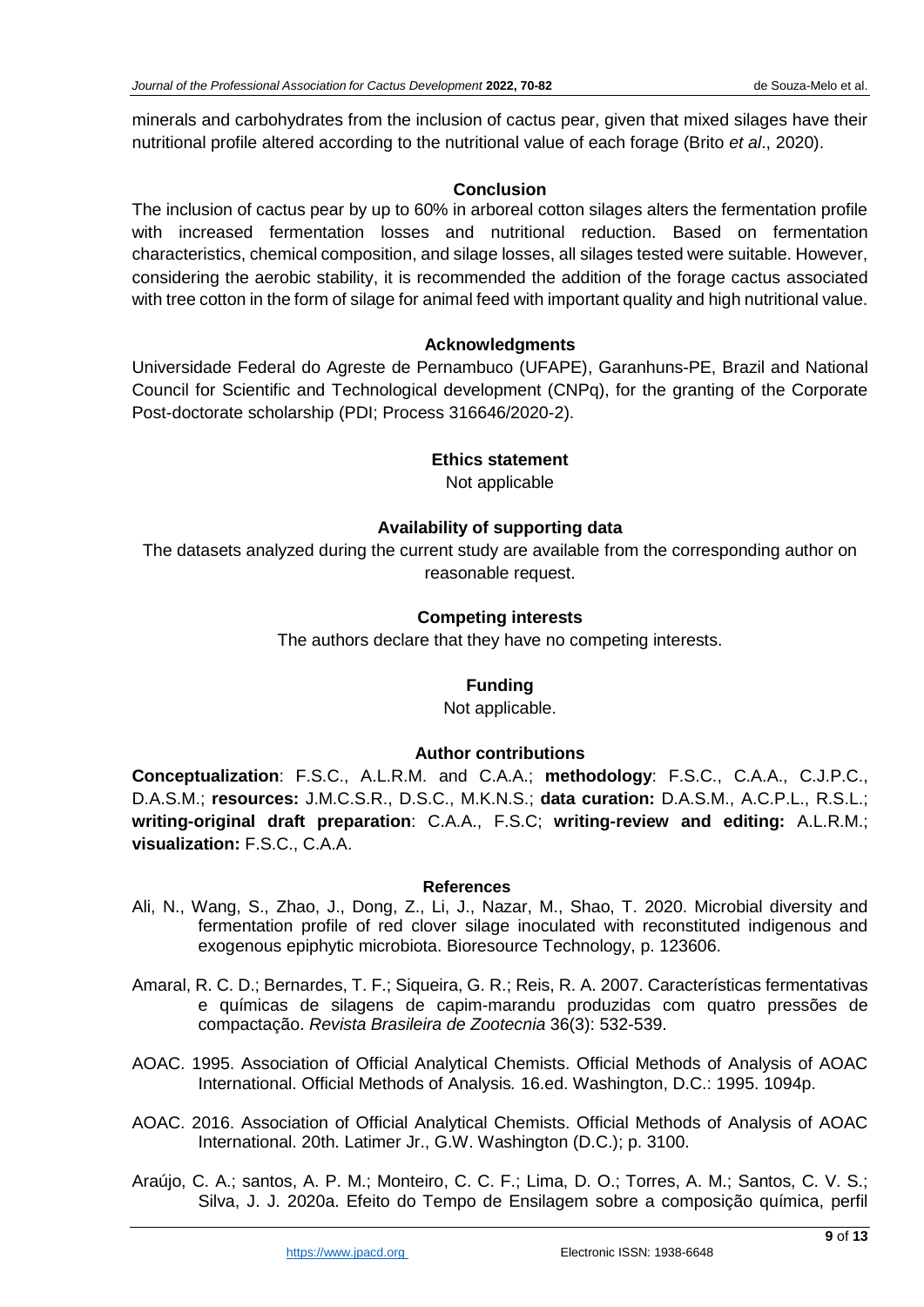Fermentativo e Estabilidade Aeróbia de Silagens de Milho (*Zea mays*). *Diversitas Journal* 5(1): 547-561.

- Araújo, J. A. S., Almeida, J. C. C., Reis, R. A., Carvalho, C. A. B., Barbero, R. P. 2020b. Harvest period and baking industry residue inclusion on production efficiency and chemical composition of tropical grass silage. *Journal of Cleaner Production*. 121953.
- Beltrão, N. E. M.; Vale, I. S.; Marques, I. F.; Cardoso, G. D.; Araújo, W. 2010. Ocultivo do algodão orgânico no semi-árido brasileiro. *Revista Verde de Agroecologia e Desenvolvimento Sustentável* 5(5): 08-13.
- Bolsen, K. K.; Lin, C.; Brent, B. E.; Feyerherm, A. M.; Urban, J. E.; Aimutis, W. R. 1992. Effects of silage additives on the microbial succession and fermentation process of alfafa and corn silages. *Journal of Dairy Science* 75: 3066-3083.
- Borges, I. D. A., Júnior, V. R. R., Monção, F. P., Soares, C., Ruas, J. R. M., Silva, F. V., Rabelo, W. O. 2019. Nutritional and productive parameters of Holstein/Zebu cows fed diets containing cactus pear. *Asian-Australasian Journal of Animal Sciences* 32(9): 1373.
- Brito, G. S. M. S., Santos, E. M., de araújo, G. G. L., de oliveira, J. S., de moura zanine, A., Perazzo, A. F., Campos, F. S., Lima, A. G. V., Cavalcanti, H. S. 2020. Mixed silages of cactus pear and gliricidia: chemical composition, fermentation characteristics, microbial population and aerobic stability. *Scientific Reports* 10(1): 1-13.
- Calixto-Junior, M.; Jobim, C. C.; Osmari, M. P.; Tres, T. T. 2017. Nutritional additives in high moisture corn silage. *Revista Brasileira de Ciências Agrárias* 12(1): 105-111.
- Corrales-García, J., Valdívia, C. B. P., Razo-Martínes, Y., Sánchez-Hernández, M. 2004. Acidity changes and pH-buffering capacity of nopalitos (*Opuntia spp*.). *Postharvest Biology and Technology* 32(2): 169–174.
- Crawshaw, R. and Woolford, M. K. 1979. Aerobic deterioration of silage in and out of the silo. *ADAS Quarterly Review* 34: 151–178.
- Dubeux-Junior, J. C. B. 2016. Cactus: a crop for the dry áreas. *University of Florida*. 28.
- Dubeux-Júnior, J. C. B., Araújo-Filho, J. T., Santos, M. V. F., Lira, M. A., Santos, D. C., Pessoa, R. A. S. 2013. Potential of cactus pear in South America. *Cactusnet Newsletter* 13: 29-40.
- Felkai-Haddache, I., Remini, H., Dulong, V., Mamou-Belhabib, K., Picton, I., Madani, K. and Rihouey, C. 2016. Conventional and microwave-assisted extraction of mucilage from *Opuntia ficus-indica* Cladodes: Physico-chemical and rheological properties. *Food and Bioprocess Technology* 9(3): 481-492.
- Grant, R. J.; Adesogan, A. T. 2018. Journal of Dairy Science Silage Special Issue: Introduction. *Journal of Dairy Science* 101(5): 3935-3936.
- Gusha, J., Katsande, S., Zvinorova, P. I., Ncube, S. 2013. The nutritional composition and acceptability of cacti (*Opuntia ficus indica*)-legume mixed silage. *Journal of Animal and Feed Research* 3(2): 116-120.
- Hall, M. B., 2001. Recentes avanços em carboidratos não-fibrosos na nutrição de vacas leiteiras. *SIMLEITE. Anais Lavras*. 2: 149-159.
- Jobim, C. C.; Nussio, L. G.; Reis, R. A.; Schmidt, P. 2007. Avanços metodológicos na avaliação da qualidade da forragem conservada. *Revista Brasileira de Zootecnia* 36: 101-119.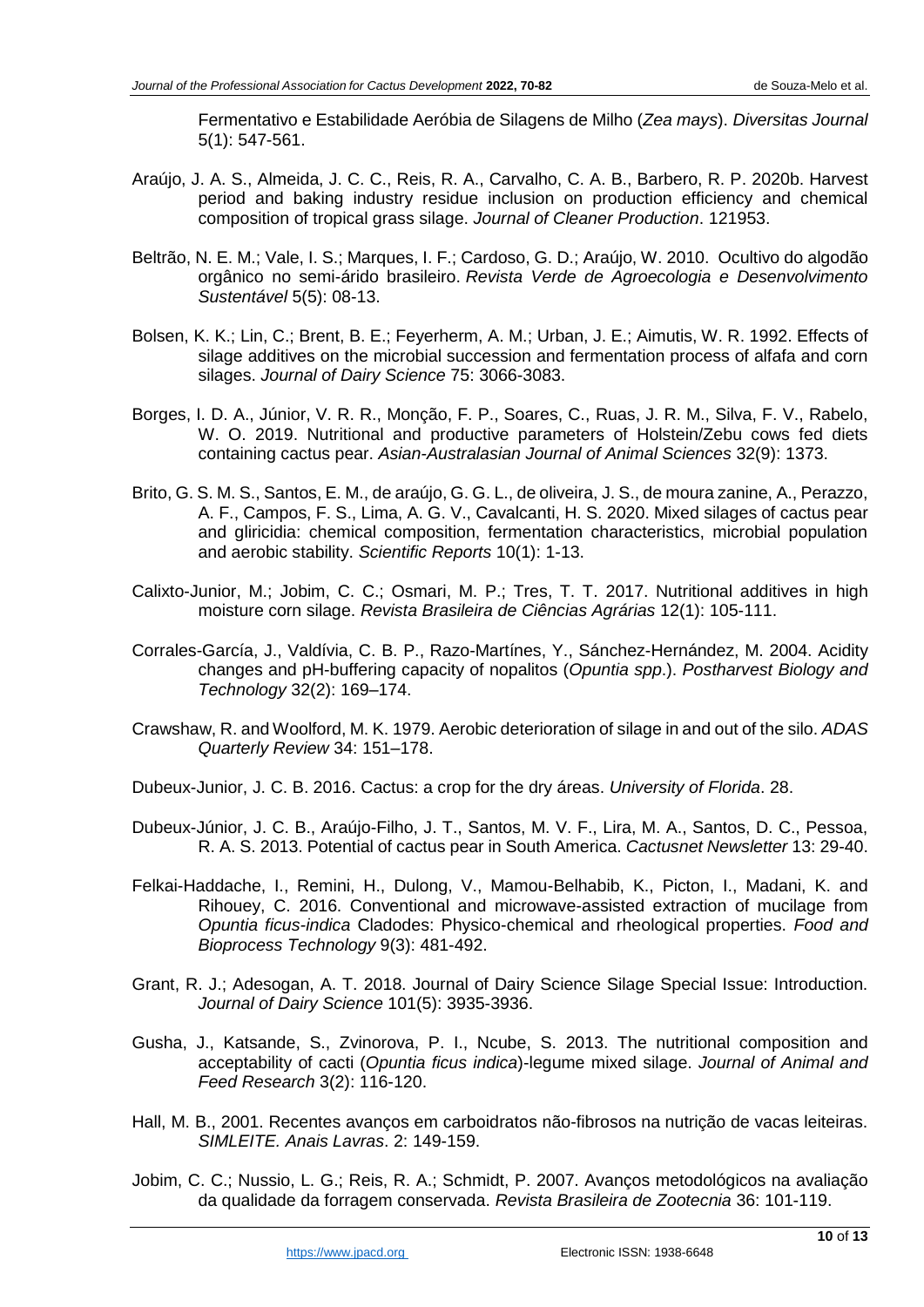- Kalegowda, P., Chauhan, A. S., Urs, S. M. N. 2017. *Opuntia dillenii* (Ker-Gawl) Haw cladode mucilage: Physico-chemical, rheological and functional behavior. *Carbohydrate Polymers* 157: 1057-1064.
- Kung-Junior, L. 2000. Microbial and chemical additives for silage: effect on fermentation and animal response. In: Workshop Sobre Milho para Silagem, 2. 2000, Piracicaba. Anais… Piracicaba: FEALQ, p.1-53.
- Manhivi, V. E., Venter, S., Amonsou, E. O., Kudanga, T. 2018. Composition, thermal and rheological properties of polysaccharides from amadumbe (*Colocasia esculenta*) and cactus (*Opuntia spp*.). *Carbohydrate Polymers*. 195: 163-169.
- Matias, A. G. S., Araujo, G. G. L., Campos, F. S., Moraes, S. A., Gois, G. C., Silva, T. S., Emerenciano-Neto, J. V. and Voltolini, T. V. Fermentation profile and nutritional quality of silages composed of cactus pear and maniçoba for goat feeding. *Journal of Agricultural Science*. 158: 304-312.
- Mcdonald, P., Henderson, A. R. and Heron, S. J. E. 1991. The biochemistry of Silage, 2nd ed. Marlow, UK: Chalcombe Publications.
- Mciteka, H. 2008. Fermentation characteristics and nutritional value of *Opuntia ficus-indica* var. Fusicaulis cladode silage. 113 f. Dissertation (Cientiae Agriculturae). University of the Free State, Bloemfontein.
- Mizubuti, I. Y.; Pinto, A. P.; Pereira, E. S.; Ramos, B. M. O. 2009. Métodos laboratoriais de avaliação de alimentos para animais. Londrina: Eduel, 1.
- Monteiro, C. C. F., Ferreira, M. A., Véras, A. S. C., Guido, S. I., Almeida, M. P., Silva, R. C., Inácio, J. G. 2019. A new cactus variety for dairy cows in areas infested with *Dactylopius opuntiae*. *Animal Production Science* 59(3): 479-485.
- Monteiro, C. C. F., Melo, A. A. S., Ferreira, M. A., Campos, J. M. S., Souza, J. S. R., Silva, E. T. S., Silva, E. C. 2014. Replacement of wheat bran with spineless cactus (*Opuntia ficus indica* Mill cv Gigante) and urea in the diets of Holstein x Gyr heifers. *Tropical Animal Health and Production* 46(7): 1149-1154.
- Moura, M. D. S. C., Guim, A., Batista, Â. M. V., do Vale Maciel, M., Cardoso, D. B., de Lima-Júnior, D. M., Carvalho, F. F. R. 2020. The inclusion of spineless cactus in the diet of lambs increases fattening of the carcass. *Meat Science*. 160: 107975.
- Nobre, I. S., Araújo, G. G. L., Santos, E. M., De Carvalho, G. G. P., De Souza, B. B., Ribeiro, O. L., Albuquerque, I. R. R. 2018. Ingestive behavior and thermoregulation in sheep fed forage cactus silage undergoing intermittent water supply. *Semina: Ciências Agrárias* 39(4): 1683-1694.
- Pahlow, G.; Muck, R. E.; Driehuis, F.; Oude Elferink, S. J. W. H.; Spoelstra, S. F. 2003. Microbiology of ensiling. In: Buxton, D.R.; Muck, R.E.; Harrison, J.H. (Eds.) Silage science and technology. Wisconsin: ASA; CSSA; SSSA. p.31-93.
- Pereira, G. A., Santos, E. M., Araújo, G. G. L., Oliveira, J. S., Pinho, R. M. A., Zanine, A. D. M., Nascimento, T. V. C. 2019. Isolation and identification of lactic acid bacteria in fresh plants and in silage from *Opuntia* and their effects on the fermentation and aerobic stability of silage. *Journal of Agricultural Science*. 157(9-10): 684-692.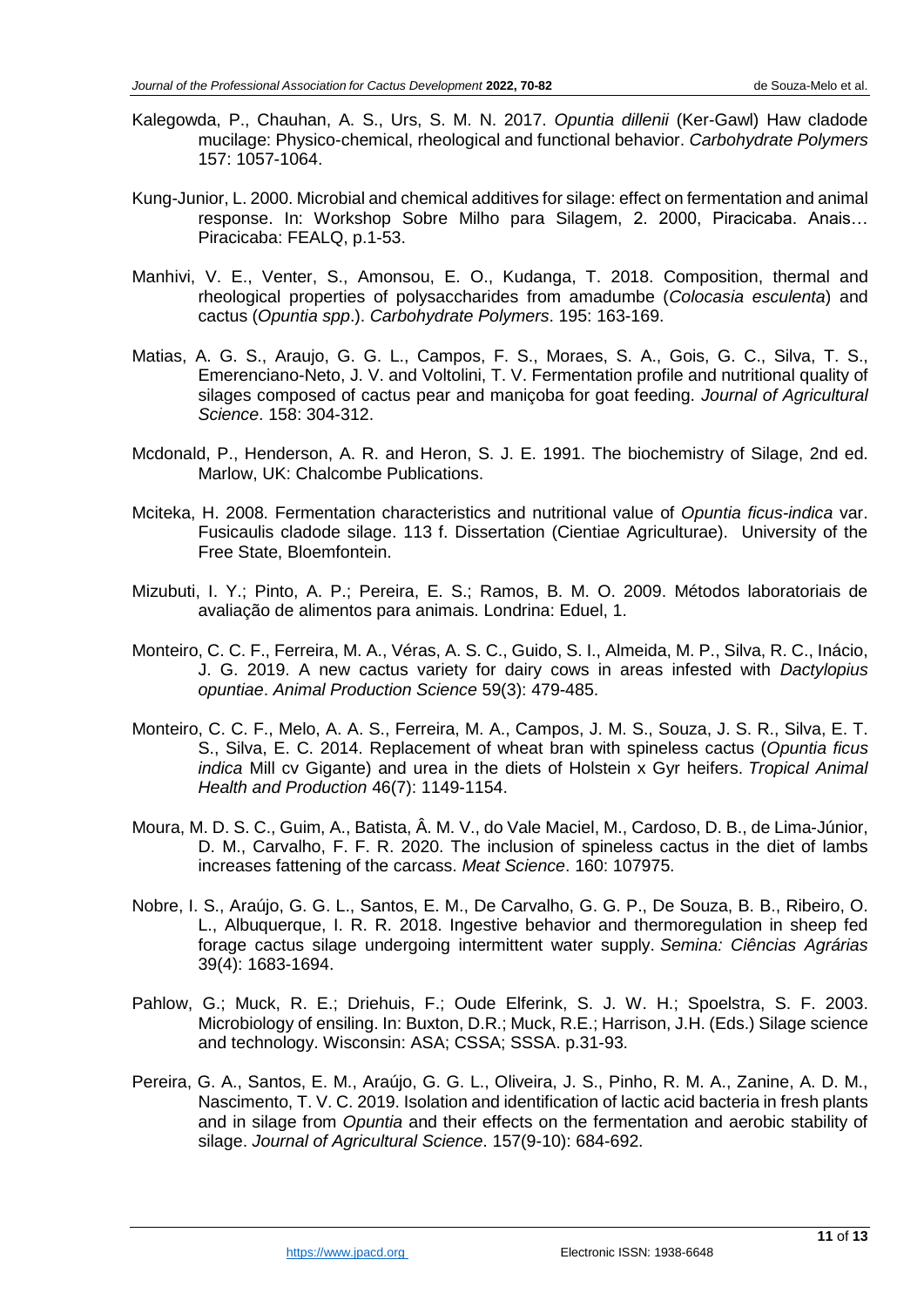- Pirhofer‐Walzl, K., Søegaard, K., Høgh‐Jensen, H., Eriksen, J., Sanderson, M. A., Rasmussen, J., Rasmussen, J. 2011. Forage herbs improve mineral composition of grassland herbage. *Grass and Forage Science* 66(3): 415-423.
- Santos, A. P. M. 2014. Silagens de sorgo BRS Ponta Negra aditivadas com ureia. Dissertação (Mestrado em Zootecnia) - UFPB/CCA, Areia – PB.
- Santos, K. C., Carvalho, F. F. R., Magalhães, A. L. R., Silva, F. J. S., Cardoso, D. B., Sousa, D. R., Batista, Â. M. V. 2020. An urea associated with alternative carbohydrate sources replace conventional concentrate for lambs?. *Livestock Science*.104172.
- Silva Santos, R. S., Emerenciano Neto, J. V., Bonfim, B. R. S., Santos, U. L. F., Rodrigues, A. C., Nunes Lista, F. N., Santos Difante, G. S., Bezerra, J. D. V. 2020. Fermentation losses of cactus silages with elephant grass. Journal of the professional association for cactus development. 22: 72-78.
- SAS University Edition. 2015. SAS/STAT®14.1 User's Guide: High-performance procedures. Cary, NC: SAS Institute Inc.
- Senger, C. C. D.; Kozloski, G. V.; Sanchez, L. M. B.; Mesquita, F. R.; Alves, T. P.; Castagnino, D. S. 2008. Evaluation of autoclave procedures for fibre analysis in forage and concentrate feedstuffs. *Animal Feed Science and Technology*. 146(1-2): 169-174.
- Severo, I. K., Müller, S. S., Missio, R. L., Elejalde, D. A. G., Rieger, R. D., Moraes, G. K. 2020. Silagem de milho colhida com diferentes alturas e adição de inoculante microbiano e enzimático. *Amazonian Journal of Agricultural and Environmental Sciences*. 63.
- Silva-Elias, O. F. A.; Leite, M. L. D. M. V.; Azevedo, J. M.; Souza, J. P. S.; Nascimento, G. F; Simplicio, J. B. 2017. Características agronômicas de cultivares de sorgo em sistema de plantio direto no semiárido de Pernambuco. *Revista Ciência Agrícola* 14(1): 29-36.
- Silva-Santos R., Emerenciano-Neto, J. V., Bonfim, B. R. S., Santos, U. L. F., Rodrigues, A. C., Lista, F. N., Difente, G. S. 2020. Fermentation losses of cactus silages with elephant grass. *Journal of the Professional Association for Cactus Development* 22: 72-78.
- Silva, D.J., Queiroz, A.C. 2002. Análise de alimentos: métodos químicos e biológicos. Viçosa, MG: Editora UFV. 235p.
- Silva, F. A.; Freitas, F. C. L.; Rocha, P. R. R.; Cunha, J. L. X. L.; Dombroski, J. L. D.; Coelho, M. E. H.; Lima, M. F. P. 2015. Milho para ensilagem cultivado nos sistemas de plantio direto e convencional sob efeito de veranico. *Ciências Agrárias* 36(1): 327-340.
- Silva, L. D., Pereira, O. G., Silva, T. C., Leandro, E. S., Paula, R. A., Santos, S. A., Valadares-Filho, S. C. 2018. Effects of *Lactobacillus buchneri* isolated from tropical maize silage on fermentation and aerobic stability of maize and sugarcane silages. *Grass and Forage Science* 73(3): 660-670.
- Sniffen, C. J., O'connor, J. D., Van-Soest, P. J., Fox, D. G., Russell, J. B. 1992. A net carbohydrate and protein system for evaluating cattle diets: II. Carbohydrate and protein availability. *Journal of Animal Science* 70(12): 3562-3577.
- Van-Soest, P. J. 1991. Nutritional Ecology of the Ruminant. 2th. ed. Ithaca: Cornell University Press; p. 476.